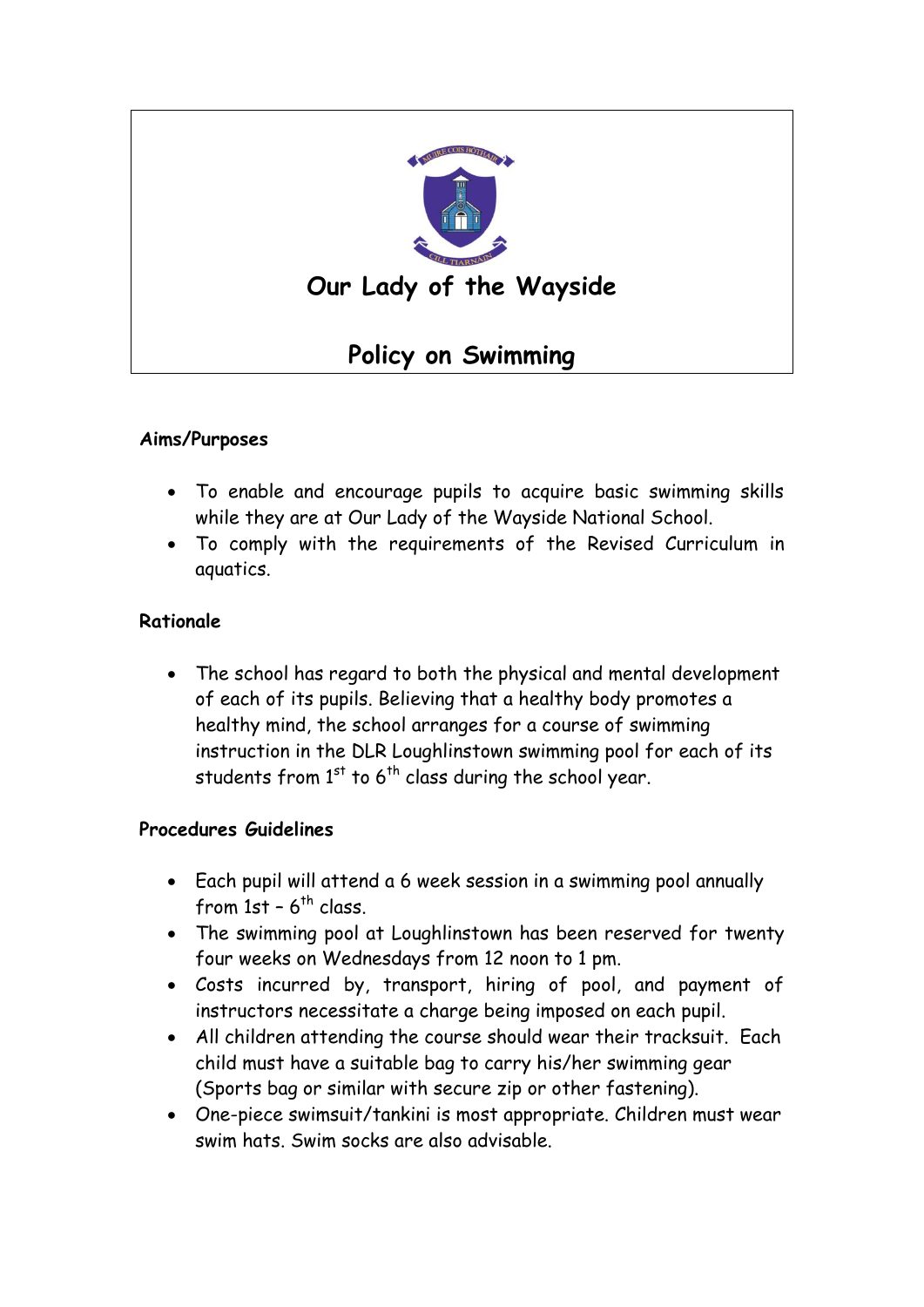- All items brought to the pool must be clearly labelled with the child's name. This includes the bag, tracksuit, socks, underwear and shoes.
- Children must have their own togs, towel, hairbrush and swim cap, all of which must also be marked.
- Food and drink are unnecessary as children eat their lunch at 11:50am.

## **Instructional Arrangements**

- The principal and school secretary, will organize the swimming programme for all classes from first to sixth.
- The programme will be circulated to all staff and parents on the school calendar and the beginning of each academic year.
- Parents/guardians will receive a standard letter providing information on school swimming before their child starts their swimming term.
- Swimming coaches will provide instruction in the pool.

## **Travel and Supervision Arrangements**

- Pupils will be accompanied by their class teachers and class SNAs.
- Teachers of all classes should remain on the viewing deck during the lesson in order to supervise the overall group.
- Children will travel to the pool by a private coach hired by the school.
- Pupils must endeavour to obey the instructor's orders at all times and comply with the School Code of Behaviour.
- If for some reason a child needs to be collected from the pool rather than the school, their parent must inform the class teacher in writing and must be at the pool before the bus departs. If the parent is not there the child will return to school with the other children.

## **Participation**

Attendance at this course fulfils the Aquatics Module of the PE Curriculum as laid down by the Department of Education.

We view swimming as part of our curriculum and therefore like all other subjects we expect full participation from all children.